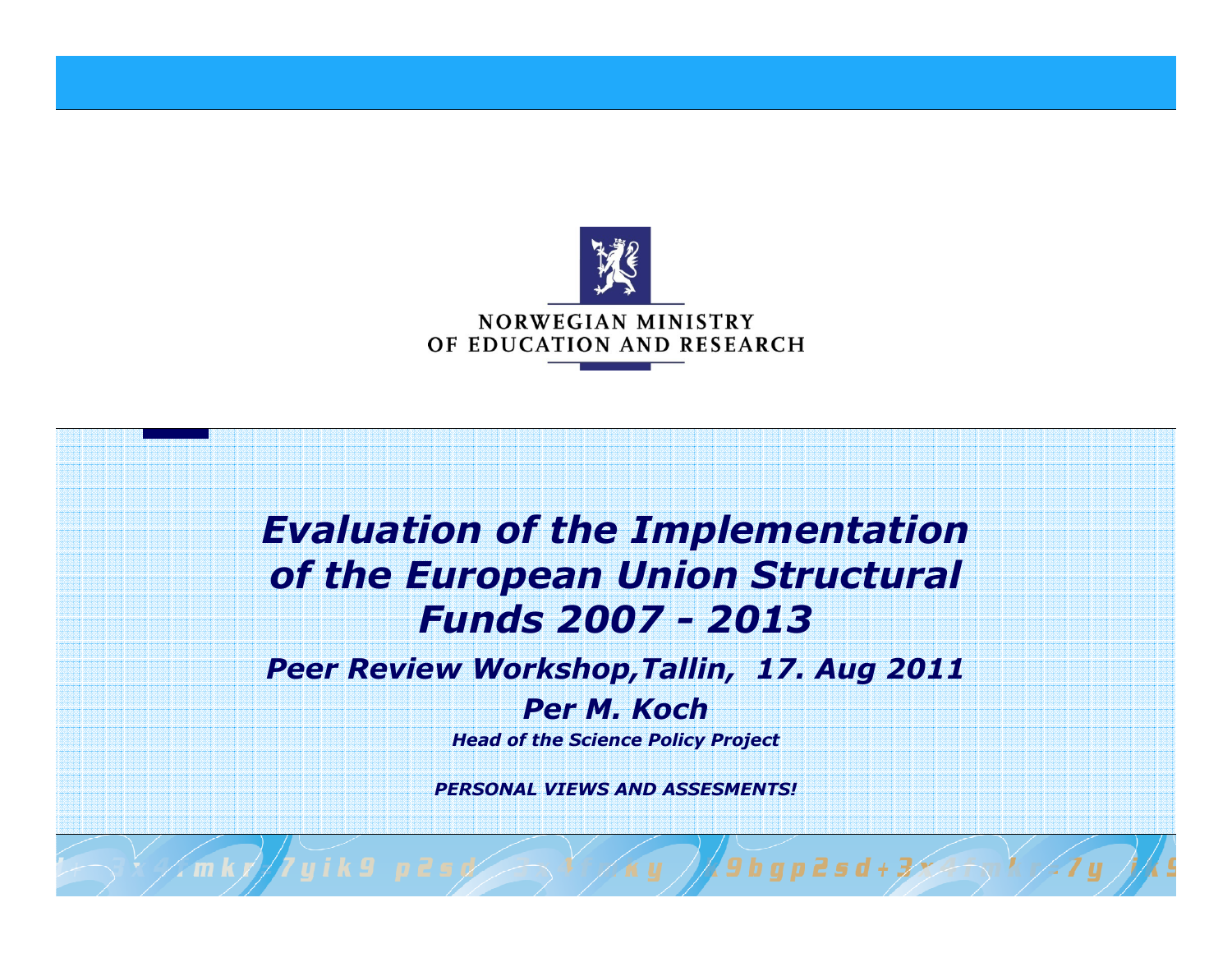#### **Plus side**

- An advanced systemic view of research and<br>innovation among policy makers innovation among policy makers
	- As in all countries: Hard to reconcile this<br>with nolicy planning and organization with policy planning and organization
- Education policies are at least partly integrated into the research and innovation policies
- The role of the public sector is considered<br>• The universities have been encouraged to
- The universities have been encouraged to<br>university-university collaboration university-university collaboration.
- • There is more interaction between companies and universities.
- Infrastructure has been upgraded, also as an<br>effect of SE effect of SF.

and/3 x +

 $4$  f m  $\sqrt{ }$ 

k 9 b g p 2

 $x 4 fm k$ 

 $m kf = ?$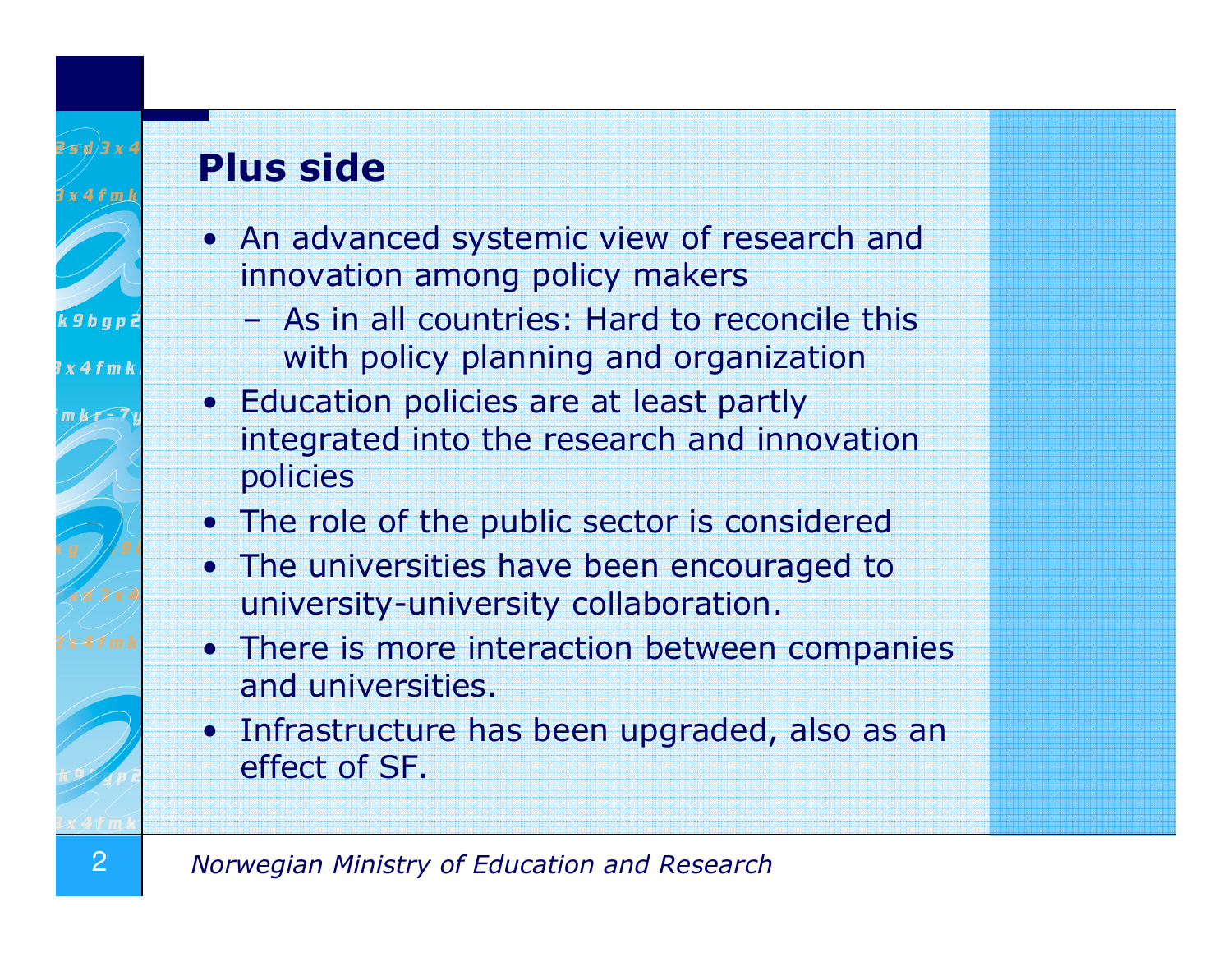

## **Selected challenges**

- Low productivity in industry<br>• Low B&D intensity in indust
- Low R&D intensity in industry
- Weak mirroring between industrial structure and research system, incl. strong high tech orientation of policies
- Policies do not always reflect the interaction in the innovation system
- Difficulties in attracting foreign experts<br>• Pelier coordination on ministerial lovel
- Policy coordination on ministerial level<br>• Coordination on instrument level
- Coordination on instrument level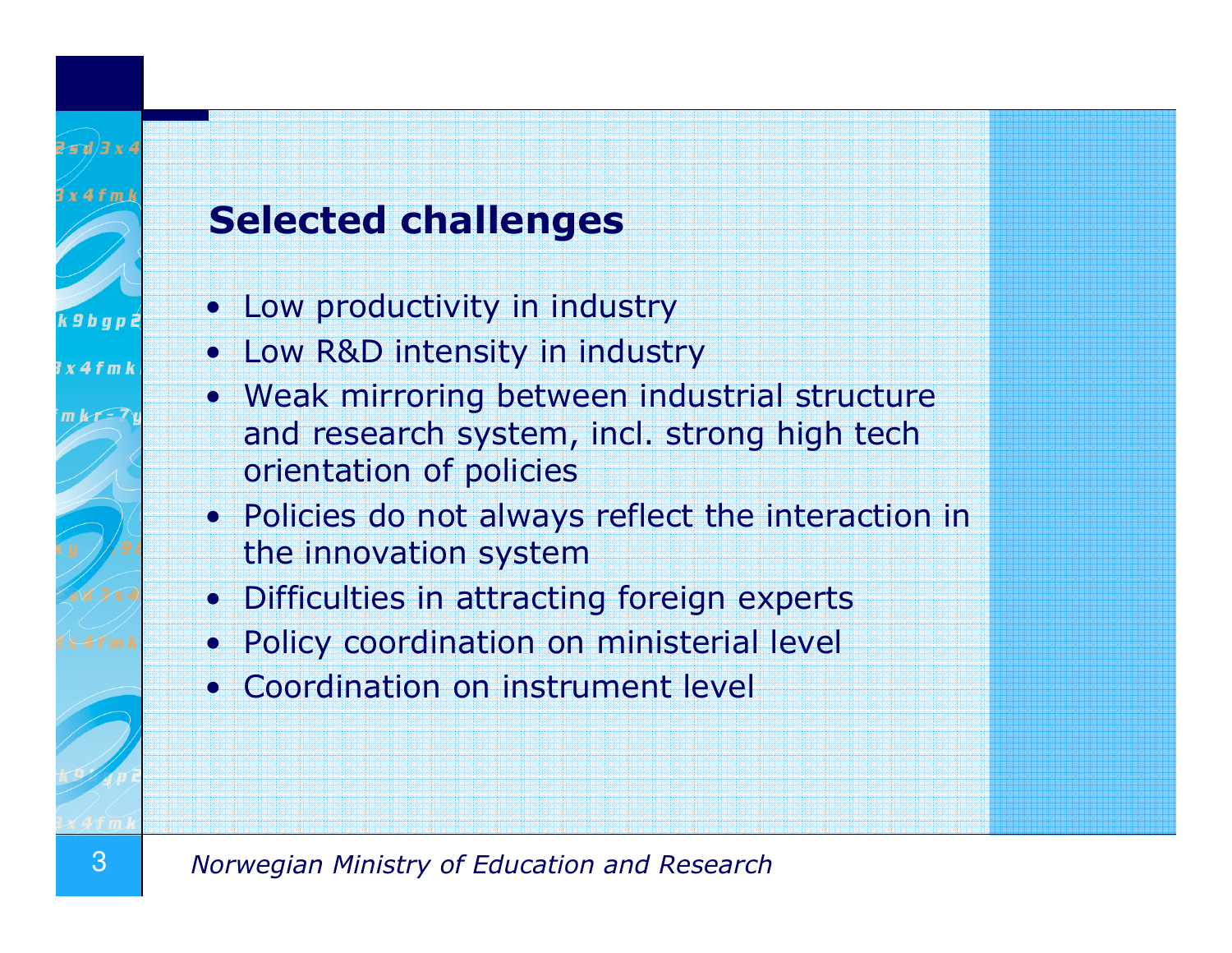

#### **How to make industry more knowledge intensive**

- Understanding the historical trajectories. This is about culture, not only a rational implementation of policy instruments.
	- $\mathcal{L}_{\mathcal{A}}$  Estonia inherited the Soviet system. No consideration for the needs of Estonian industries.
	- $\mathcal{L}_{\mathcal{A}}$ Sweden: Corporative state-industry<br>relationship gives high tech slant relationship gives high tech slant
	- $\mathcal{L}_{\mathcal{A}}$ Norway: Ad hoc development of applied<br>research institutions for existing industria research institutions for existing industries gives low tech orientation
		- Students as policy makers<br>• The rela of research institu
		- $\bullet$ The role of research institutes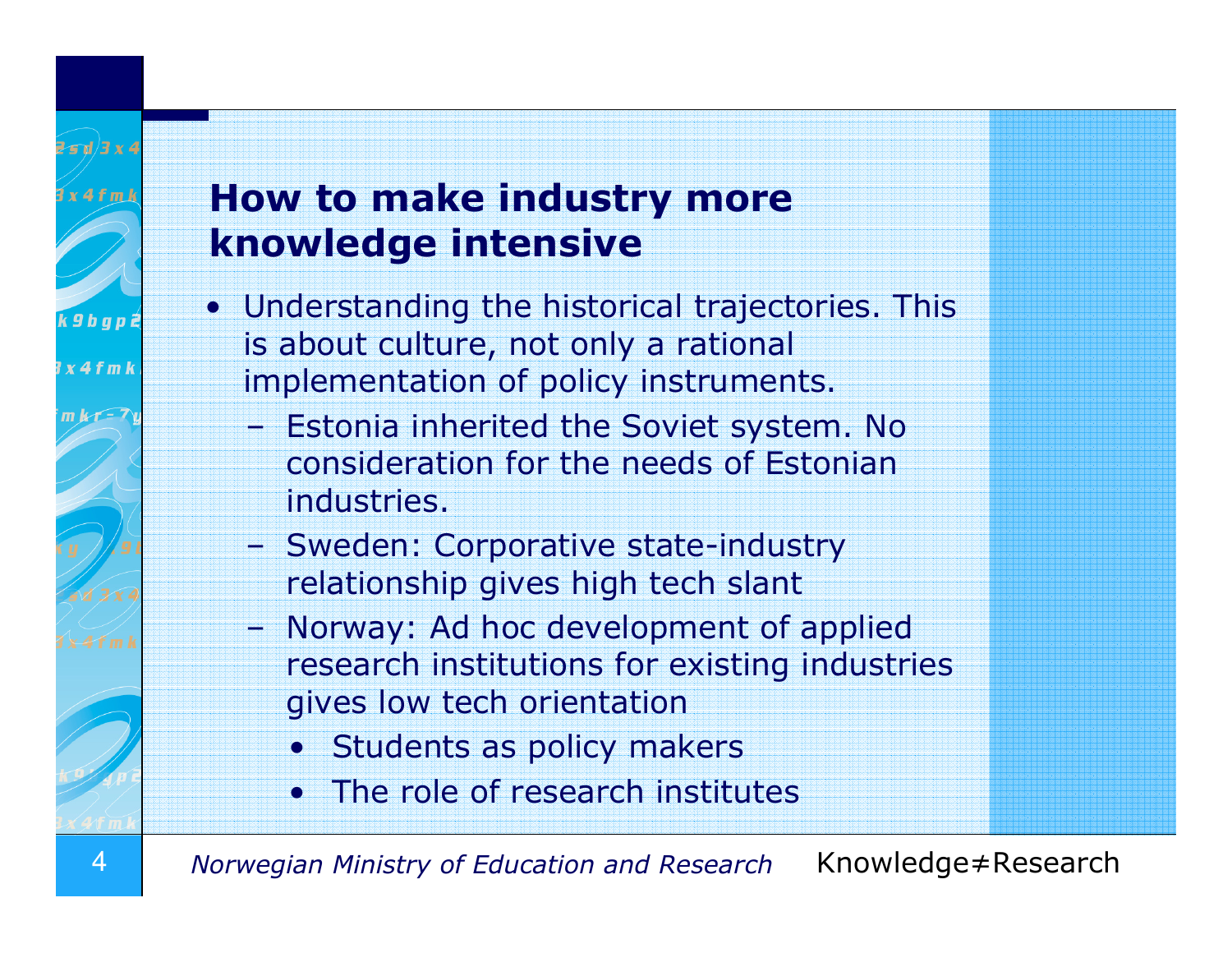

### **New challenges in innovation policies**

- Innovation polices encompassing<br>the deminant service sector
	- the dominant service sector<br>nublis sector innevation
	- public sector innovation
	- non-technological disciplines like the social<br>sciences the humanities and the arts sciences, the humanities and the arts

(But not only as alternatives to manufacturing.Look at the interplay between these areas and manufacturing)

- innovation culture (cp. The Nordic Model)
- the role of education and absorptive<br>canacity capacity
- policy learning<br>Ninistry of Edi

*Norwegian Ministry of Education and Research*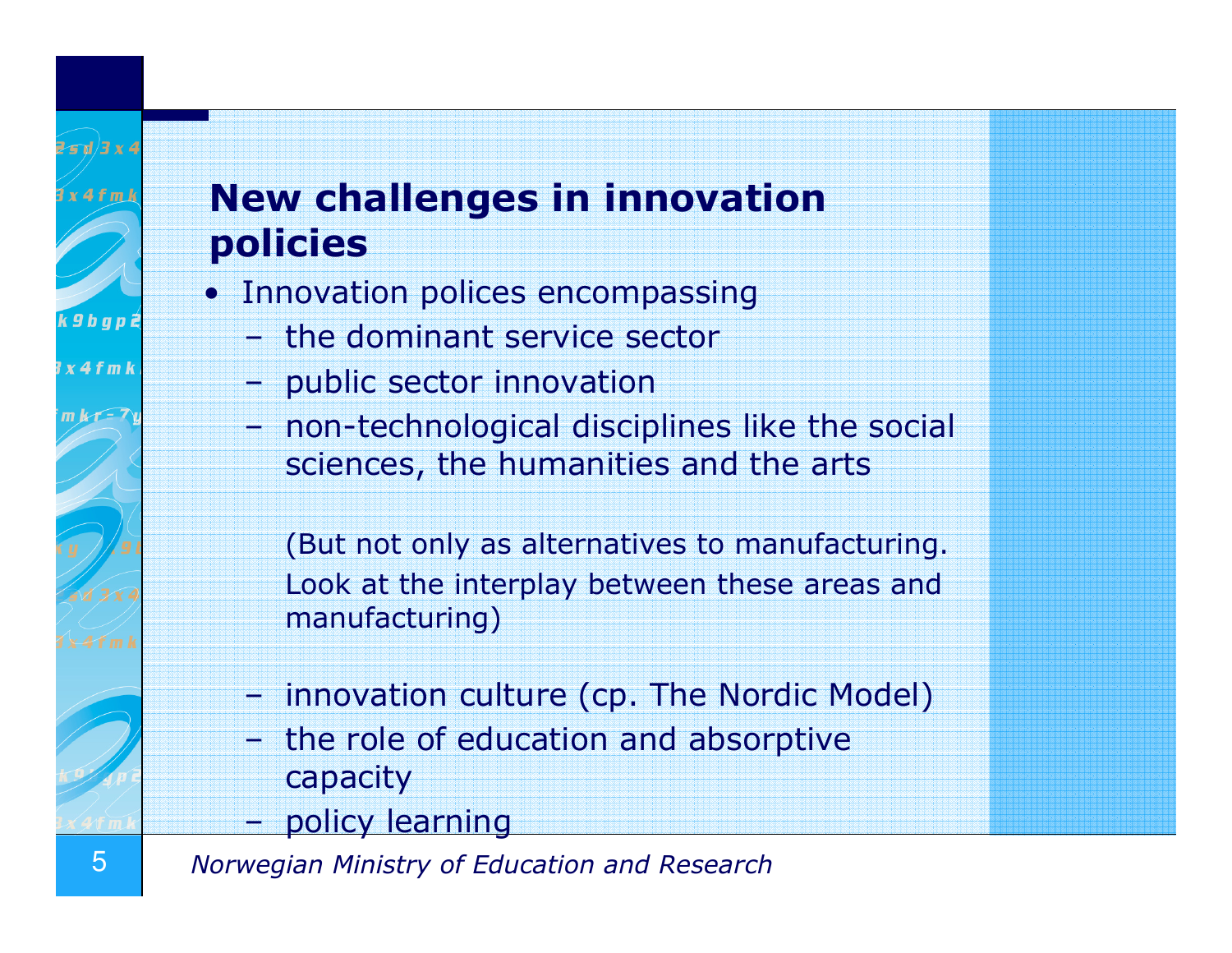# **The innovation policy capacity of industry**

- The innovation policy studies of TEKNA.<br>• The need far streng industry branch
- The need for strong industry branch<br>organizations that can organizations that can
	- $\mathcal{L}_{\mathcal{A}}$ stimulate member companies
	- $\mathcal{L}_{\mathcal{A}}$ become a policy partner for ministries
	- $\mathcal{L}_{\mathcal{A}}$ establish research units for their own<br>industry industry

s 1/3 x 4

x 4 f m l

.<br>k 9 b g p 2

 $x 4 fm k$ 

 $m k \in 7$